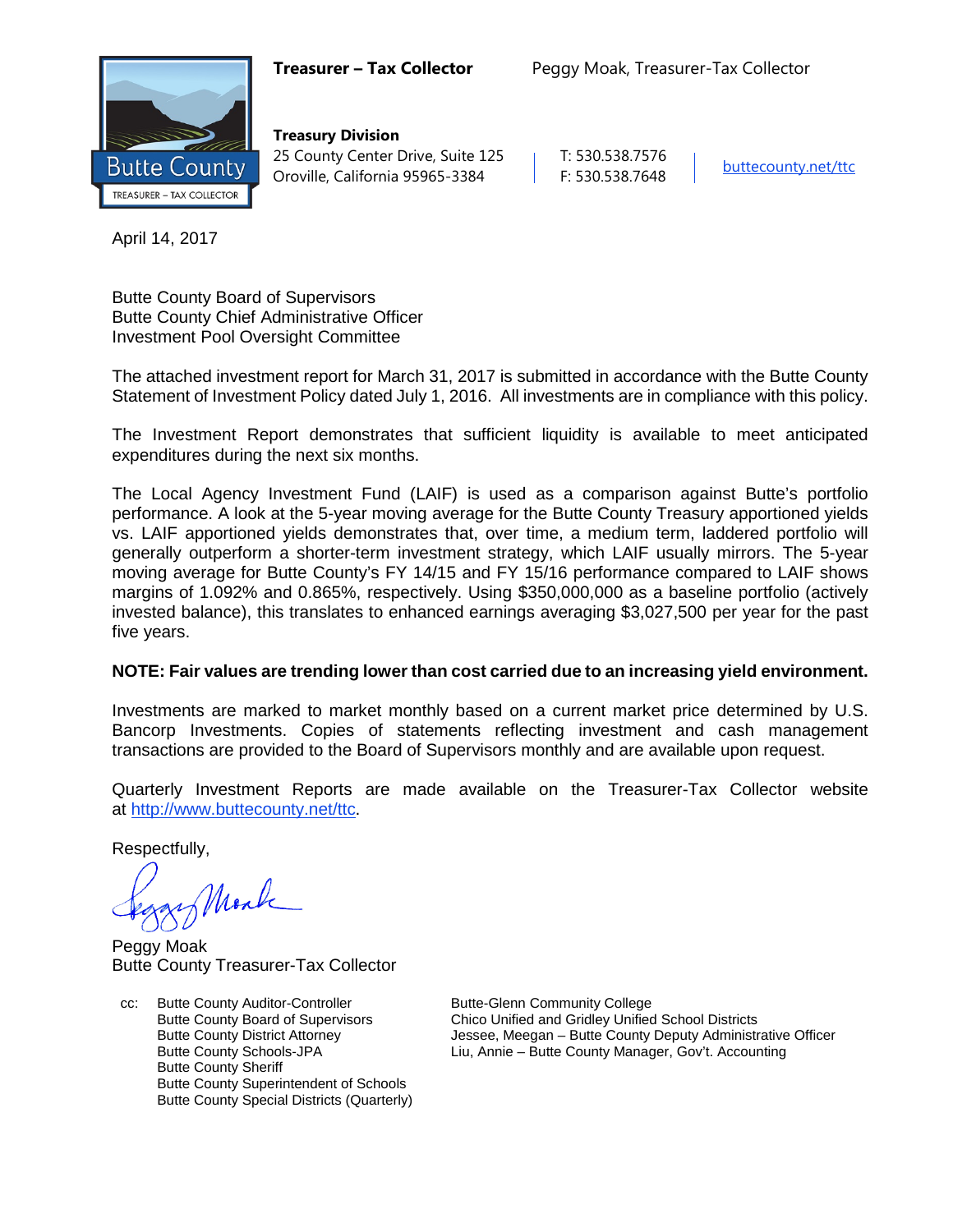

**March 31, 2017**

|                                                                                                                    | YIELD TO        | <b>WEIGHTED AVERAGE</b> |                  |                   |                     |
|--------------------------------------------------------------------------------------------------------------------|-----------------|-------------------------|------------------|-------------------|---------------------|
| <b>ACTIVELY MANAGED PORTFOLIO:</b>                                                                                 | <b>MATURITY</b> | <b>MATURITY (DAYS)*</b> | <b>PAR VALUE</b> | <b>FAIR VALUE</b> | <b>COST CARRIED</b> |
|                                                                                                                    |                 |                         |                  |                   |                     |
| <b>LOCAL AGENCY INVESTMENT FUND (LAIF)</b>                                                                         | 0.821%          | 1                       | 69,092,894.76    | 69,092,894.76     | 69,092,894.76       |
| <b>CALTRUST SHORT TERM</b>                                                                                         | 1.019%          | 1                       | 4,573.22         | 4,573.22          | 4,574.44            |
| <b>CAMP SHORT TERM</b>                                                                                             | 0.890%          | 1                       | 20,121,124.54    | 20,121,124.54     | 20,121,124.54       |
| <b>BANK MONEY MARKET (COLLATERALIZED)</b>                                                                          | 0.770%          | $\mathbf{1}$            | 1,002,683.32     | 1,002,683.32      | 1,002,683.32        |
| <b>U.S. TREASURY NOTES**</b>                                                                                       | 1.407%          | 1,124                   | 9,000,000.00     | 8,959,220.00      | 9,006,036.56        |
| <b>MUNICIPAL BONDS**</b>                                                                                           | 1.728%          | 1,128                   | 40,760,000.00    | 40,594,666.30     | 40,938,345.62       |
| <b>CORPORATE NOTES**</b>                                                                                           | 1.560%          | 810                     | 52,527,000.00    | 52,674,917.97     | 52,944,728.52       |
| <b>NEGOTIABLE CDS**</b>                                                                                            | 1.762%          | 1,215                   | 6,500,000.00     | 6,504,768.94      | 6,498,373.85        |
| CERTIFICATES OF DEPOSIT (COLLATERALIZED)                                                                           | 1.100%          | 24                      | 500,000.00       | 500,000.00        | 500,000.00          |
| <b>FEDERAL AGENCY NOTES**</b>                                                                                      | 1.354%          | 942                     | 202,465,000.00   | 201,129,576.04    | 202,259,307.37      |
| <b>TOTAL ACTIVELY MANAGED PORTFOLIO:</b>                                                                           | 1.311%          | 740                     | 401,973,275.84   | 400,584,425.09    | 402,368,068.98      |
| <b>INVESTMENT OF NOTE/BOND PROCEEDS AND OPERATING CASH</b><br><b>SCHOOL BOND PROCEEDS</b> (see page 2 for details) |                 |                         | 1,219,908.60     | 1,219,908.60      | 1,219,908.60        |
| <b>OPERATING ACCOUNTS</b>                                                                                          |                 |                         |                  |                   |                     |
| <b>U.S. BANK CHECKING ACCOUNT DEPOSITS</b>                                                                         |                 |                         | 12,952,376.19    | 12,952,376.19     | 12,952,376.19       |
| <b>OPERATING CASH</b>                                                                                              |                 |                         | 51,188.13        | 51,188.13         | 51,188.13           |
| <b>OTHER</b>                                                                                                       |                 |                         | 0.00             | 0.00              | 0.00                |
|                                                                                                                    |                 |                         |                  |                   |                     |
| <b>TOTAL TREASURER'S FUND LEDGER BALANCE:</b>                                                                      |                 |                         | 416,196,748.76   | 414,807,898.01    | 416,591,541.90      |
| <b>INVESTMENTS UNDER MANAGEMENT OF TRUSTEES</b> (see page 3 for details)                                           |                 | 3,418,384.45            | 3,418,384.45     | 3,441,786.67      |                     |
|                                                                                                                    |                 |                         | <b>PAR VALUE</b> | <b>FAIR VALUE</b> | <b>COST CARRIED</b> |
| <b>TOTAL CASH AND INVESTMENTS:</b>                                                                                 |                 |                         | 419,615,133.21   | 418,226,282.46    | 420,033,328.57      |
|                                                                                                                    |                 |                         |                  |                   |                     |

#### **SIX MONTH LIQUIDITY PROJECTIONS**

| Estimated Cash Receipts for Next Six Months<br><b>Estimated Disbursements for Next Six Months</b><br>Estimated Net Cash Flow for Next Six Months*** | 443,275,837<br>-489,525,835<br>$-46,249,998$ (A1) |
|-----------------------------------------------------------------------------------------------------------------------------------------------------|---------------------------------------------------|
| <b>Prudent Reserve</b>                                                                                                                              | $-30,000,000$ (A2)                                |
| Securities Maturing<br>Local Agency Investment Fund / Cal Trust / MMF / CAMP                                                                        | 18,000,000 (B)<br>90,221,277 (C)                  |
| <b>Total Liquidity for Next Six Months</b>                                                                                                          | 31,971,279 (A1+A2+B+C)                            |
| Estimated Cash Available for Long Term Investment<br>Remaining Available Liquidity                                                                  | $-30,000,000$<br>1.971.279                        |
| Total Par Value of actively managed investments maturing in less than 12 months:                                                                    | 157,736,276                                       |
| Total Par Value of actively managed investments maturing in more than 12 months:                                                                    | 244,237,000                                       |

\* Actual Weighted Average Maturity will be shorter, and actual dollar amount of investments maturing in less than 12 months will be higher than stated, due to call features on investments.

\*\* See page 5 for detailed list of investments.

\*\*\* Includes TRAN (Tax and Revenue Anticipation Notes) receipts and disbursements, if applicable.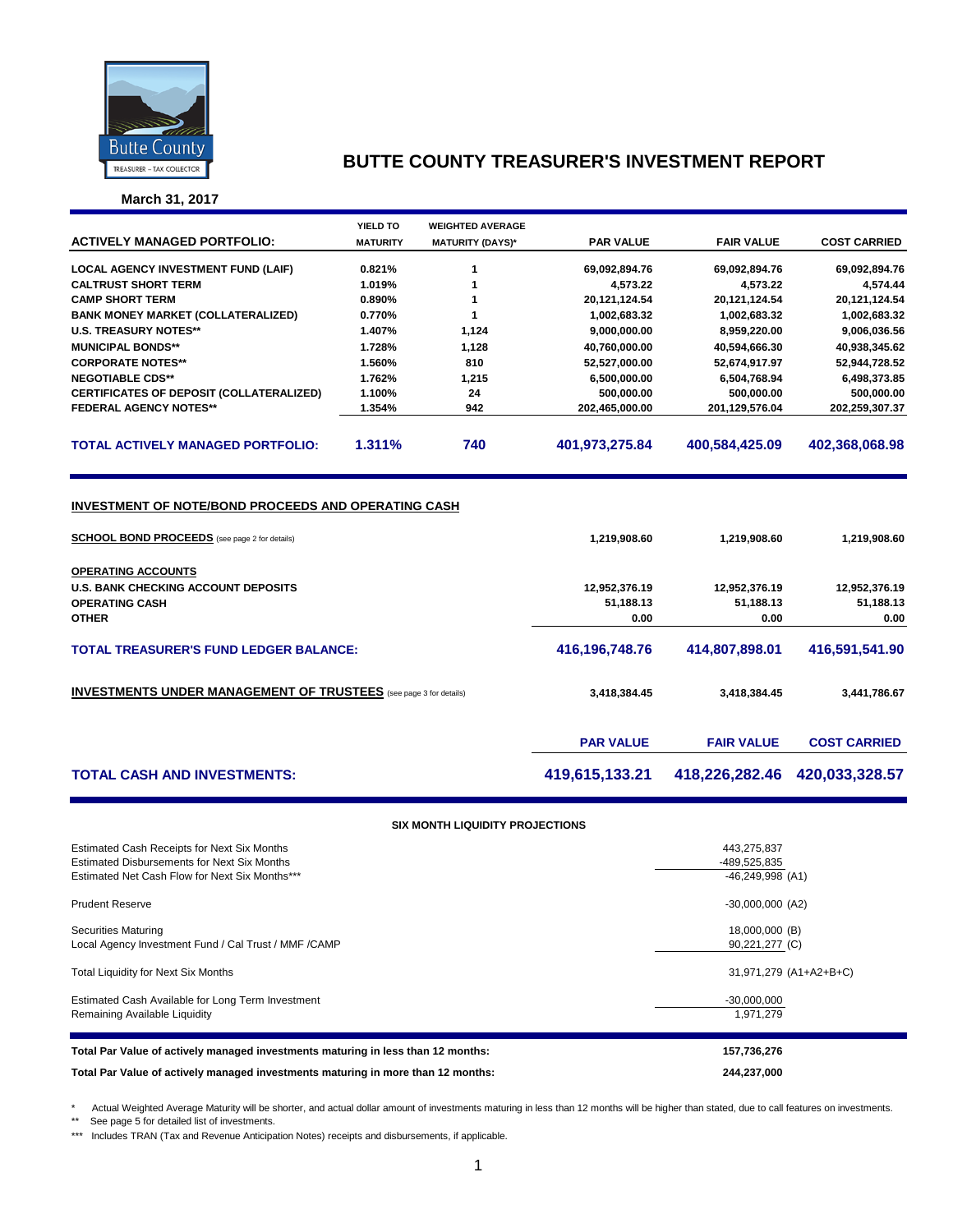## **INVESTMENT OF SCHOOL BOND PROCEEDS**

**March 31, 2017**

| <b>BOND/NOTE DESCRIPTION</b>                       | <b>INVESTMENT</b><br><b>TYPE</b> | <b>MATURITY</b><br><b>DATE</b> | <b>DESCRIPTION</b> | <b>ANNUAL</b><br>YIELD* | <b>PAR</b><br><b>VALUE</b> | <b>FAIR</b><br><b>VALUE</b> | <b>COST</b><br><b>CARRIED</b> |
|----------------------------------------------------|----------------------------------|--------------------------------|--------------------|-------------------------|----------------------------|-----------------------------|-------------------------------|
| <b>BONDS - LOCAL AGENCY INVESTMENT FUND (LAIF)</b> |                                  |                                |                    |                         |                            |                             |                               |
| <b>Chico Unified Measure E Series A</b>            | LAIF                             |                                |                    | 0.821%                  | 1,219,908.60               | 1,219,908.60                | 1,219,908.60                  |
|                                                    |                                  |                                |                    |                         | <b>PAR</b><br><b>VALUE</b> | <b>FAIR</b><br><b>VALUE</b> | <b>COST</b><br><b>CARRIED</b> |
| <b>GRAND TOTAL</b>                                 |                                  |                                |                    |                         | 1,219,908.60               | 1,219,908.60                | 1,219,908.60                  |

\* Yields quoted above are a snapshot per investment type. Actual yields earned on school bonds are calculated by the Treasurer's office and are a composite of investment earnings less Treasury costs.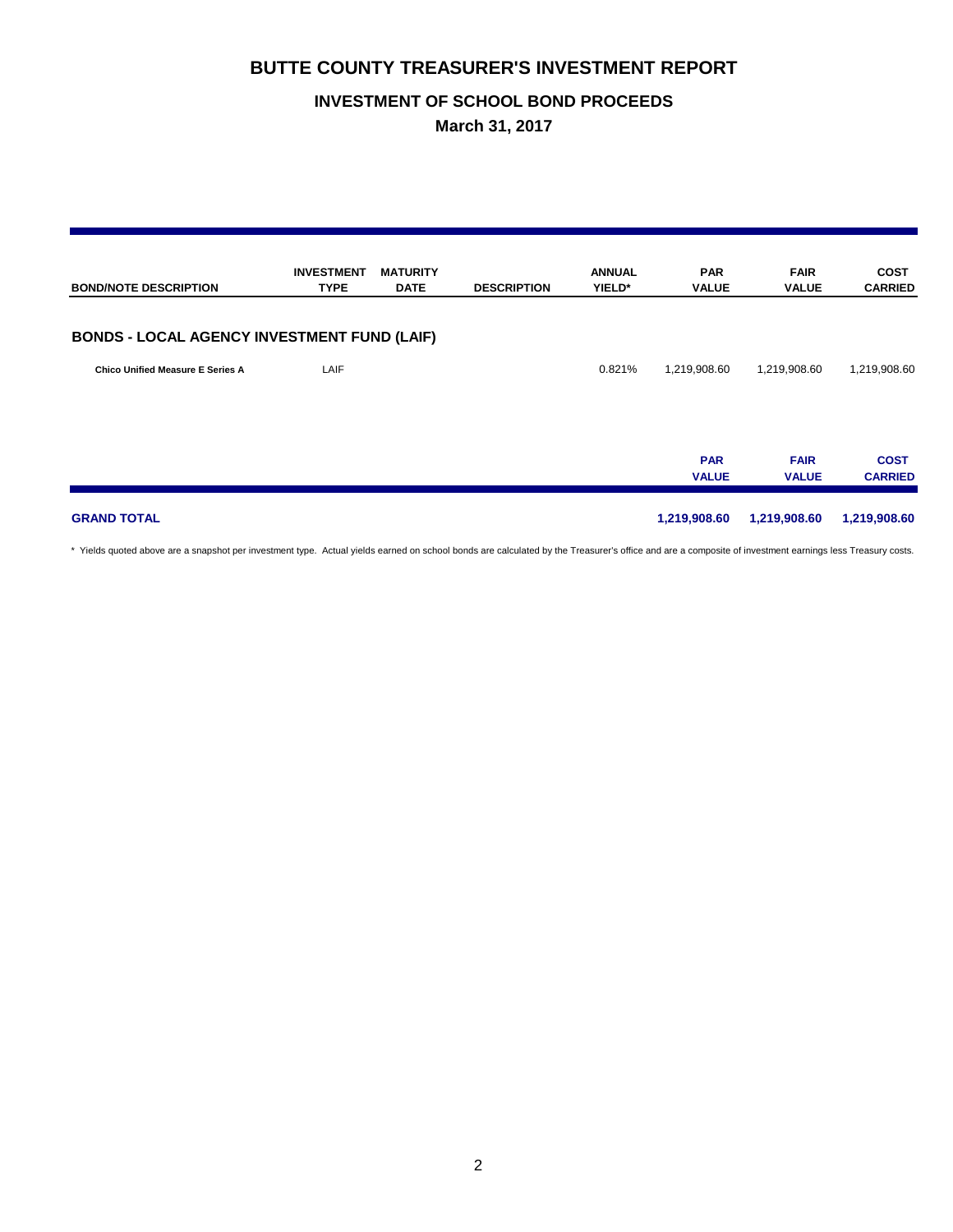**DEPOSITS AND INVESTMENTS UNDER MANAGEMENT OF TRUSTEES/FISCAL AGENTS**

**March 31, 2017**

|                                                 | <b>INVESTMENT</b>      | <b>MATURITY</b> |                              | <b>ANNUAL</b> | <b>PAR</b>   | <b>FAIR</b>  | <b>COST</b>    |  |
|-------------------------------------------------|------------------------|-----------------|------------------------------|---------------|--------------|--------------|----------------|--|
| <b>FINANCING PROGRAM</b>                        | <b>TYPE</b>            | <b>DATE</b>     | <b>DESCRIPTION</b>           | <b>YIELD</b>  | <b>VALUE</b> | <b>VALUE</b> | <b>CARRIED</b> |  |
| <b>2004 PENSION OBLIGATION BONDS</b>            |                        |                 |                              |               |              |              |                |  |
| <b>WELLS FARGO BANK, TRUSTEE</b>                |                        |                 |                              |               |              |              |                |  |
| Series A Bond Fund #XXXX1106                    | <b>Money Market</b>    |                 | HERITAGE MM #3106            | 0.498%        | 1,117,940.25 | 1,117,940.25 | 1,117,940.25   |  |
| Int. Rate Stabilization Fund #XXXX1109          | <b>Money Market</b>    |                 | HERITAGE MM #3106            | 0.498%        | 1.009.48     | 1,009.48     | 1,009.48       |  |
|                                                 | Pooled Agency Funds    |                 | Local Agency Investment Fund | 0.821%        | 1,644.96     | 1,644.96     | 1,644.96       |  |
| Principal Account Fund #XXXX1140                | Cash                   |                 | Cash                         | 0.000%        | 11.54        | 11.54        | 11.54          |  |
| Interest Account Fund #XXXX1141                 | Cash                   |                 | Cash                         | 0.000%        | 5.62         | 5.62         | 5.62           |  |
| Surplus Account Fund #XXXX1142                  | Cash                   |                 | Cash                         | 0.000%        | 624.27       | 624.27       | 624.27         |  |
| Series B Interest Fund #XXXX1301                | <b>Money Market</b>    |                 | HERITAGE MM #3106            | 0.498%        | 20.716.42    | 20,716.42    | 20.716.42      |  |
| Series B Bond Fund #XXXX1305                    | <b>Money Market</b>    |                 | HERITAGE MM #3106            | 0.498%        | 865,750.80   | 865,750.80   | 865,750.80     |  |
| Series B Interest Fund #XXXX1307                | <b>Money Market</b>    |                 | HERITAGE MM #3106            | 0.498%        | 19.01        | 19.01        | 19.01          |  |
| <b>SUBTOTAL</b>                                 |                        |                 |                              |               | 2,007,722.35 | 2,007,722.35 | 2,007,722.35   |  |
| <b>DEPOSITS WITH FISCAL AGENTS</b>              |                        |                 |                              |               |              |              |                |  |
| <b>Discovery Benefits</b>                       |                        |                 |                              |               |              |              |                |  |
| Plan Year Cash Balance 1/01/15 - 12/31/15*      |                        |                 |                              | <b>NA</b>     | 6,597.78     | 6,597.78     | **30,000.00    |  |
| York Risk Services Group - Claim Administrators |                        |                 |                              |               |              |              |                |  |
| Umpqua Bank #XXXXX2601                          | <b>Commercial Bank</b> |                 | <b>Business Checking</b>     | NA            | 1,404,064.32 | 1,404,064.32 | 1,404,064.32   |  |
| <b>SUBTOTAL</b>                                 |                        |                 |                              |               | 1,410,662.10 | 1,410,662.10 | 1,434,064.32   |  |
|                                                 |                        |                 |                              |               |              |              |                |  |
|                                                 |                        |                 |                              |               | <b>PAR</b>   | <b>FAIR</b>  | <b>COST</b>    |  |
|                                                 |                        |                 |                              |               | <b>VALUE</b> | <b>VALUE</b> | <b>CARRIED</b> |  |
|                                                 |                        |                 |                              |               |              |              |                |  |

\* Represents the most current data available (source: Auditor-Controller)

\*\* Benefits can be paid in advance of receipt of offsetting payroll deductions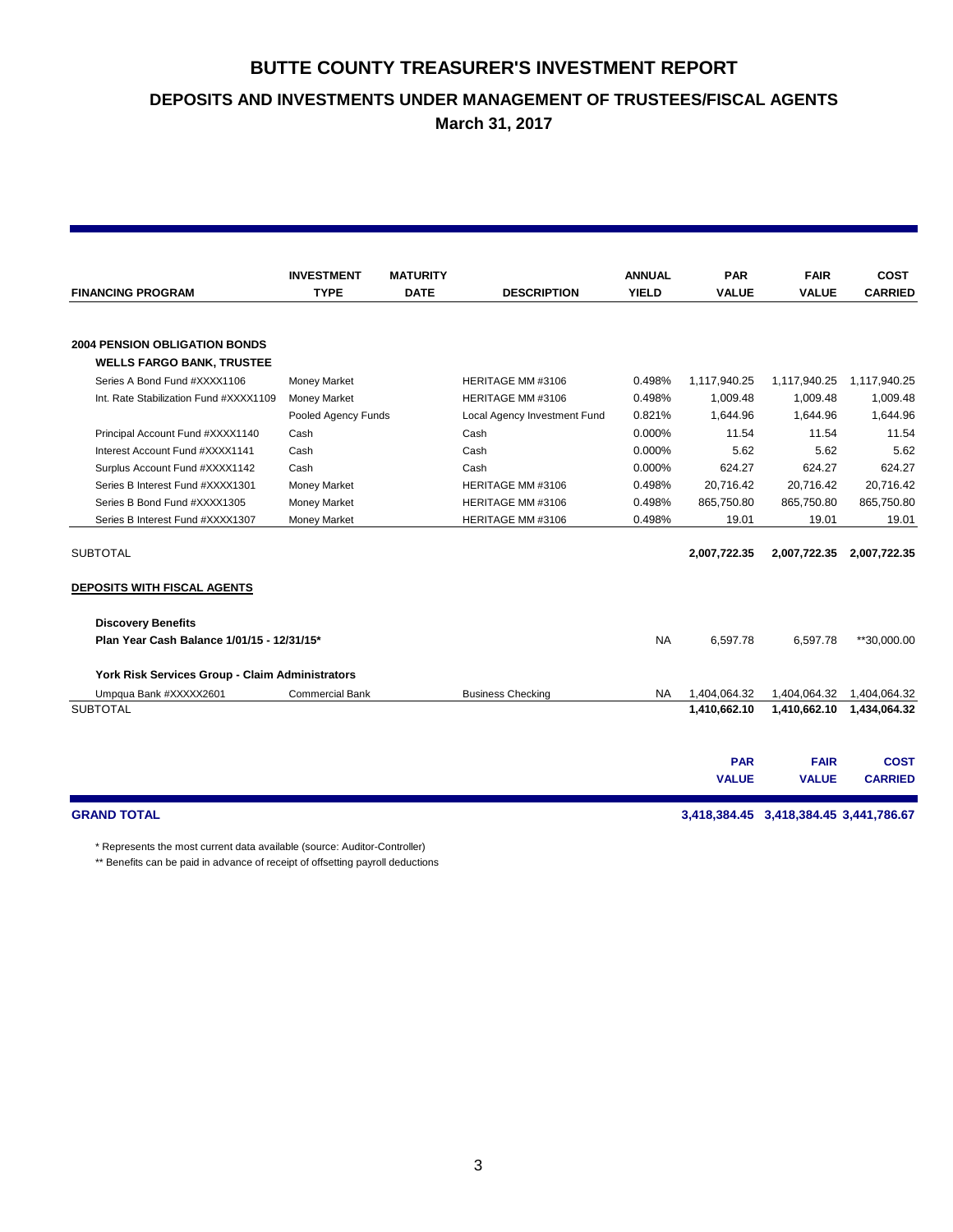**ACTIVELY MANAGED PORTFOLIO "AT-A-GLANCE"**

**March 31, 2017**

| <b>INVESTMENTS BY TYPE*</b>                                                                                                                    | <b>INVESTMENTS BY MATURITY &amp; YIELD*</b> |           |             |                                                                        |        |    |             |  |  |
|------------------------------------------------------------------------------------------------------------------------------------------------|---------------------------------------------|-----------|-------------|------------------------------------------------------------------------|--------|----|-------------|--|--|
| Local Agency Investment Fund/CalTrust/MMF/CAMP                                                                                                 | LAIF/CT/MMF/CAMP                            | \$        | 90,221,276  |                                                                        |        |    |             |  |  |
| Federal Home Loan Bank                                                                                                                         | <b>FHLB</b>                                 | \$        | 48,700,000  | LAIF/CALTRUST/MMF/CAMP (1 day)                                         | 0.821% | \$ | 90,221,276  |  |  |
| Federal Home Loan Mortgage Corp                                                                                                                | <b>FHLMC</b>                                | \$        | 13,000,000  | 01-12 months                                                           | 0.962% | \$ | 67,515,000  |  |  |
| Federal National Mortgage Assn                                                                                                                 | <b>FNMA</b>                                 | \$        | 30,000,000  | 13-36 months                                                           | 1.591% | \$ | 98,022,000  |  |  |
| Federal Farm Credit Bank                                                                                                                       | <b>FFCB</b>                                 | \$        | 38,000,000  | 37-60 months                                                           | 1.671% | \$ | 146,215,000 |  |  |
| Federal Agricultural Mortgage Corp                                                                                                             | <b>FAMCA</b>                                | \$        | 29,265,000  | <b>TOTAL PAR VALUE</b>                                                 |        | \$ | 401,973,276 |  |  |
| Corporate Notes                                                                                                                                | <b>CORP</b>                                 | \$        | 52,527,000  |                                                                        |        |    |             |  |  |
| U.S. Treasury Notes                                                                                                                            | <b>UST</b>                                  | \$        | 9,000,000   | * Investments managed by Trustees & School Bond Proceeds not included. |        |    |             |  |  |
| Supranational                                                                                                                                  | <b>SUPRA</b>                                | \$        | 43,500,000  | Final maturity dates are used; probable call dates are not considered. |        |    |             |  |  |
| Certificates of Deposit (Collateralized/Negotiable)                                                                                            | <b>CDs</b>                                  | \$        | 7,000,000   | Amounts quoted at Par Value.                                           |        |    |             |  |  |
| <b>Municipal Bonds</b>                                                                                                                         | <b>MUNI</b>                                 | \$        | 40,760,000  |                                                                        |        |    |             |  |  |
|                                                                                                                                                |                                             | \$        | 401,973,276 |                                                                        |        |    |             |  |  |
| 10%<br>2%<br>11%                                                                                                                               | 22%                                         |           |             |                                                                        |        |    |             |  |  |
| 2%<br>13%<br>7%<br>LAIF/CT/MMF/CAMP - FHLB                                                                                                     | 8%<br>10%<br><b>ENMA</b><br>$=$ FHLMC       | 12%<br>3% |             | · LAIF/CALTRUST/MMF/CAMP (1 day)                                       |        |    |             |  |  |
| $- FAMCA$<br>FFCB                                                                                                                              | ■ CORP<br><b>UST</b>                        |           |             | $\blacksquare$ 01-12 months<br>$-13-36$ months                         |        |    |             |  |  |
| $\blacksquare$ CDs<br><b>SUPRA</b>                                                                                                             | $-MUNI$                                     |           |             | 37-60 months                                                           |        |    |             |  |  |
|                                                                                                                                                |                                             |           |             |                                                                        |        |    |             |  |  |
| <b>Butte County Pooled Treasury Portfolio Balance**</b><br>Net of Tax and Revenue Anticipation Notes (TRAN) and Bond Proceeds<br>\$500,000,000 |                                             |           |             |                                                                        |        |    |             |  |  |



**\*\* This chart does not include deposits from TRAN, Bond Proceeds, or Investments under Management of Trustees.**

 **It is intended to demonstrate cash flow trends and establish a baseline for the portfolio, enabling medium term investments.**